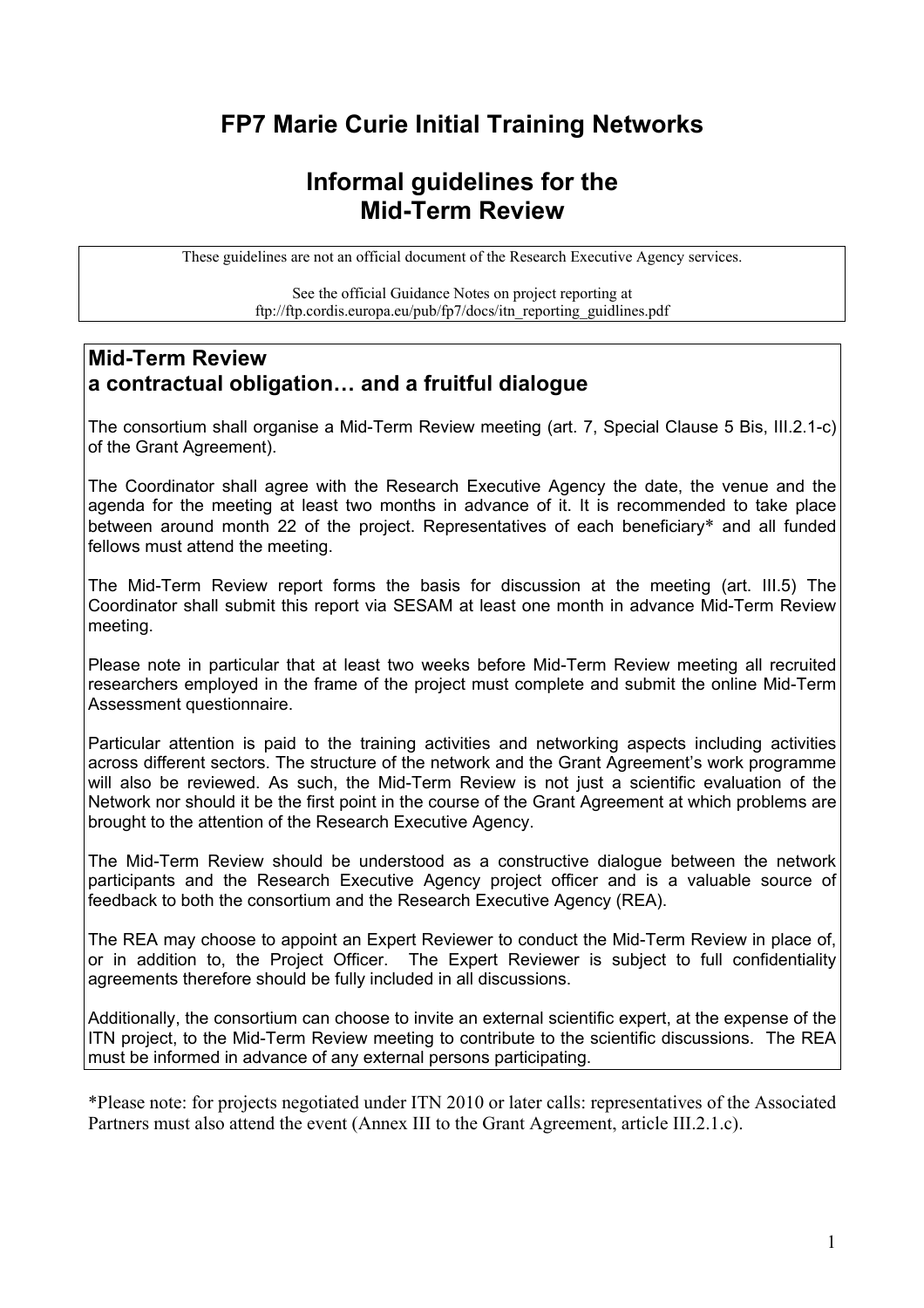## **The Mid Term Review report (Progress report for mid-term of the project)**

All Initial Training Networks will undergo a Mid-Term Review involving the Coordinator, the scientists in charge, the currently (and possibly previously) appointed Early Stage and e-Experienced Researchers and the Research Executive Agency Representative(s). The Mid-Term Review report forms the basis for discussion at the meeting.

### **Mid-term review report**

At least one month in advance of the Mid-Term Review meeting the Coordinator shall submit a report (Progress report template available in SESAM) covering the period from the beginning of the project until the date of mid-term review.

The Mid-Term review report should be prepared according to the templates provided in section 11 of the official Guidance Notes on project reporting and should demonstrate the achievements in relation to the initial objectives described in Annex I.

The Mid-term review report describes the significant outcome of the work performed during the period covered, in terms of research training methodologies, scientific results, networking and opening up of career opportunities to Marie Curie research fellows.

The report must make explicit reference to the overall progress of the project and to deliverables update including recruitment and international conferences / events.

Any relevant material evidencing this selection of most significant results of the project, such as reviewed scientific publications, invited papers, patent descriptions, media coverage, prizes, awards, etc. should be attached as separated annexes in SESAM.

### **Questionnaires**

At Mid-Term point, the Coordinator should invite the fellows who are currently employed by the Network to complete a mid-term assessment questionnaire. This questionnaire is designed to give the Research Executive Agency feedback on the training activities of the network.

The information requested in the questionnaire will be treated confidentially by the Research Executive Agency and will mainly be used for assessing the level of satisfaction of the fellows and the overall impact of the action. It is important that the Marie Curie Fellows are informed that the assessment questionnaire is also an occasion to make suggestions on how to improve the training opportunities in the network.

The researchers should also prepare a short presentation covering their experiences (background, research and training at the host institution and network wide, networking aspects, future plans) in the project.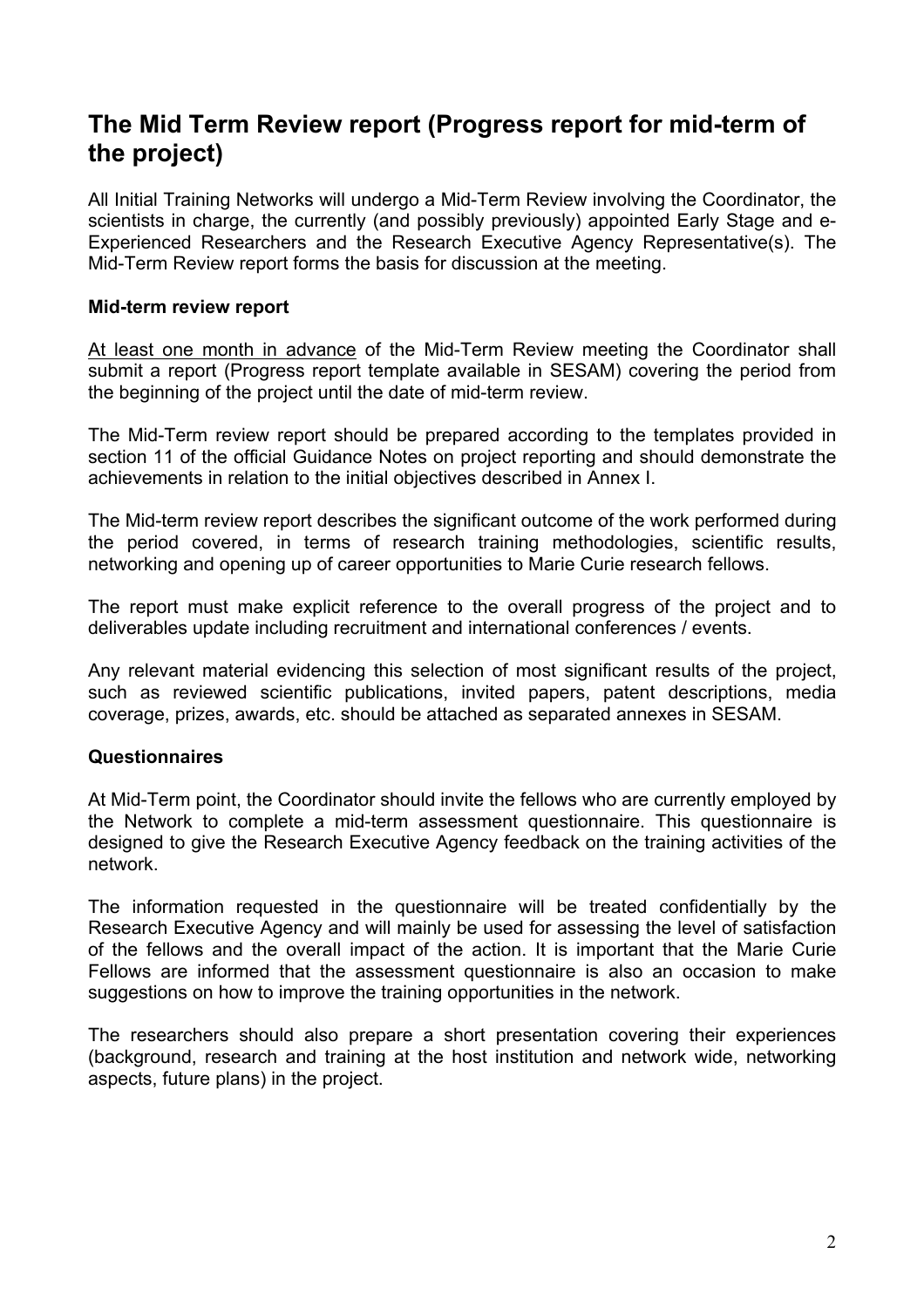## **Summary of roles of the principal participants:**

### **The network Coordinator:**

- ♦ To propose a date and venue for the Mid-Term Review meeting as soon as possible and not less than two months in advance<sup>1</sup>.
- ♦ Not less than one month before the agreed date, to propose an agenda and list of participants to the Research Executive Agency's project officer.
- ♦ Not less than one month before the meeting, to submit via SESAM the **Mid-Term review report**, print it and send it to the Research Executive Agency.
- ♦ To arrange for the recruited researchers to complete the online **MTR questionnaire** not less than two weeks before the meeting.
- ♦ To organise the logistics for the meeting.
- ♦ To chair the Mid-Term Review meeting.
- ♦ To present an overview of the network's progress to the meeting.
- ♦ To circulate the Research Executive Agency's assessment to all Network partners and to arrange for any necessary follow-up.

### **The Project Officer:**

 $\overline{a}$ 

- ♦ To agree the date and venue of the Mid-Term Review meeting with the Coordinator.
- ♦ To provide the Coordinator with the Mid-Term Review guidelines.
- ♦ To agree the agenda.
- ♦ To give feedback on the Mid-Term Review to the Coordinator and the network. To follow up any actions that may be required in co-operation with the Coordinator.

### **The Marie Curie Research fellows:**

♦ To fill the online **questionnaire** prior to the MID-TERM REVIEW meeting

<sup>&</sup>lt;sup>1</sup> Normally the venue should be one of the partners' premises. Also, in order to avoid additional costs, it is recommended that the Mid-Term Review meeting is held in conjunction with a regular network meeting.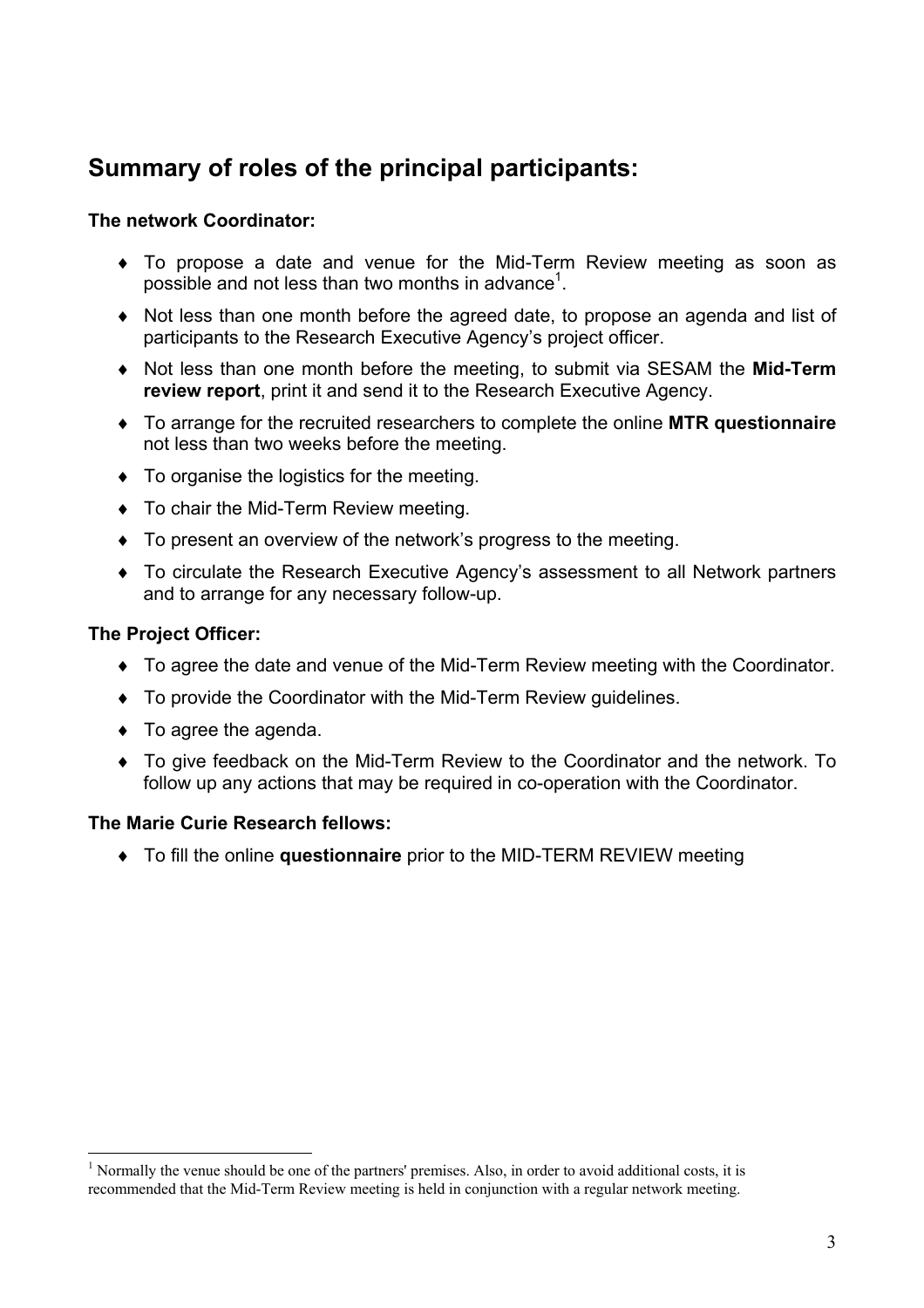## • **Suggestion for Agenda of the Mid-Term Review Meeting**

It is recommended that the meeting would have duration of 1 full working day.

- 1) **Introduction (10 minutes):** There will be a short introduction by the Research Executive Agency Representative and the Coordinator.
- 2) **Tour de table**: Each scientist-in-charge should briefly present their research team and describe their role within the network.
- 3) **Coordinator's Report (45 minutes):** A presentation by the Coordinator on the Network and the Mid-Term Review Report. The presentation should cover each of the following aspects and sufficient time should be given to the scientific, training and networking topics:
	- a) **Scientific**
		- The scientific, technological or socio-economic reasons for carrying out research in the field covered by the research;
		- the research objectives of the network;
		- scientific highlights of the work so far
	- b) **Training** 
		- the training programme (distinguishing between that ESRs and ERs);
		- secondments;
		- complementary skills
		- training events open to external participants
	- c) **Networking** 
		- how the Network functions and how the partners cooperate in practice;
		- interaction with private sector

#### d) **Management**

- Recruitment report
- Financial aspects
- any proposed re-orientations of the networks' activities
- 4) **Fellows' individual Reports (10 minutes per fellow):** The Fellows should present themselves, their background, their work, and their training experiences in the Network. This presentation should go beyond the scientific project and should include their expectations on the possible impact of the action on their future career.
- 5) **Meeting between the Fellows and the Research Executive Agency Representative (30 60 minutes):** This meeting is intended to allow the Fellows to discuss with the Research Executive Agency Representative about their experiences within the Network.
- 6) **Open discussion:** This discussion will conclude the meeting by summarizing the output of the Network so far and possibly by identifying training areas for future exploitation.